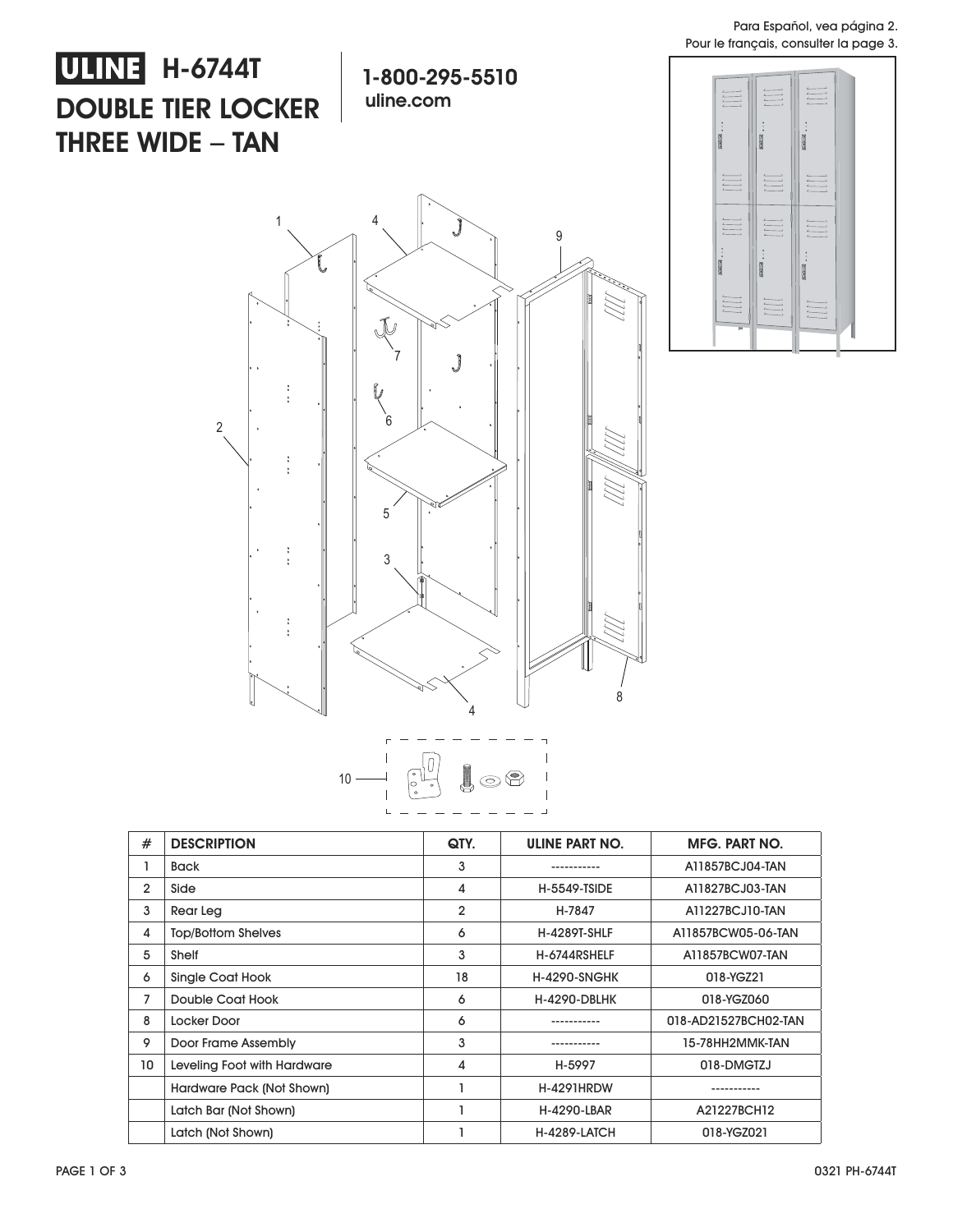



|  | $\begin{picture}(120,10) \put(0,0){\line(1,0){10}} \put(15,0){\line(1,0){10}} \put(15,0){\line(1,0){10}} \put(15,0){\line(1,0){10}} \put(15,0){\line(1,0){10}} \put(15,0){\line(1,0){10}} \put(15,0){\line(1,0){10}} \put(15,0){\line(1,0){10}} \put(15,0){\line(1,0){10}} \put(15,0){\line(1,0){10}} \put(15,0){\line(1,0){10}} \put(15,0){\line($ |  |  |
|--|-----------------------------------------------------------------------------------------------------------------------------------------------------------------------------------------------------------------------------------------------------------------------------------------------------------------------------------------------------|--|--|
|  |                                                                                                                                                                                                                                                                                                                                                     |  |  |

| #              | <b>DESCRIPCIÓN</b>                     | CANT. | <b>NO. DE PARTE DE LINE</b> | <b>NO. DE PARTE DEL FABRICANTE</b> |
|----------------|----------------------------------------|-------|-----------------------------|------------------------------------|
|                | Parte Trasera                          | 3     |                             | A11857BCJ04-TAN                    |
| $\overline{2}$ | Lado                                   | 4     | <b>H-5549-TSIDE</b>         | A11827BCJ03-TAN                    |
| 3              | Pata Trasera                           | 2     | H-7847                      | A11227BCJ10-TAN                    |
| 4              | Repisas Superiores/Inferiores          | 6     | <b>H-4289T-SHLF</b>         | A11857BCW05-06-TAN                 |
| 5              | Repisa                                 | 3     | H-6744RSHELF                | A11857BCW07-TAN                    |
| 6              | Gancho Individual para Abrigo          | 18    | <b>H-4290-SNGHK</b>         | 018-YGZ21                          |
| 7              | Gancho Doble para Abrigo               | 6     | <b>H-4290-DBLHK</b>         | 018-YGZ060                         |
| 8              | Puerta del Locker                      | 6     |                             | 018-AD21527BCH02-TAN               |
| 9              | Ensamble de la Estructura de la Puerta | 3     |                             | 15-78HH2MMK-TAN                    |
| 10             | Pata Niveladora con Herrajes           | 4     | H-5997                      | 018-DMGTZJ                         |
|                | Paquete de Tornillería (No se Muestra) |       | <b>H-4291HRDW</b>           |                                    |
|                | Barra del Pestillo (No se Muestra)     |       | <b>H-4290-LBAR</b>          | A21227BCH12                        |
|                | Pestillo (No se Muestra)               |       | <b>H-4289-LATCH</b>         | 018-YGZ021                         |